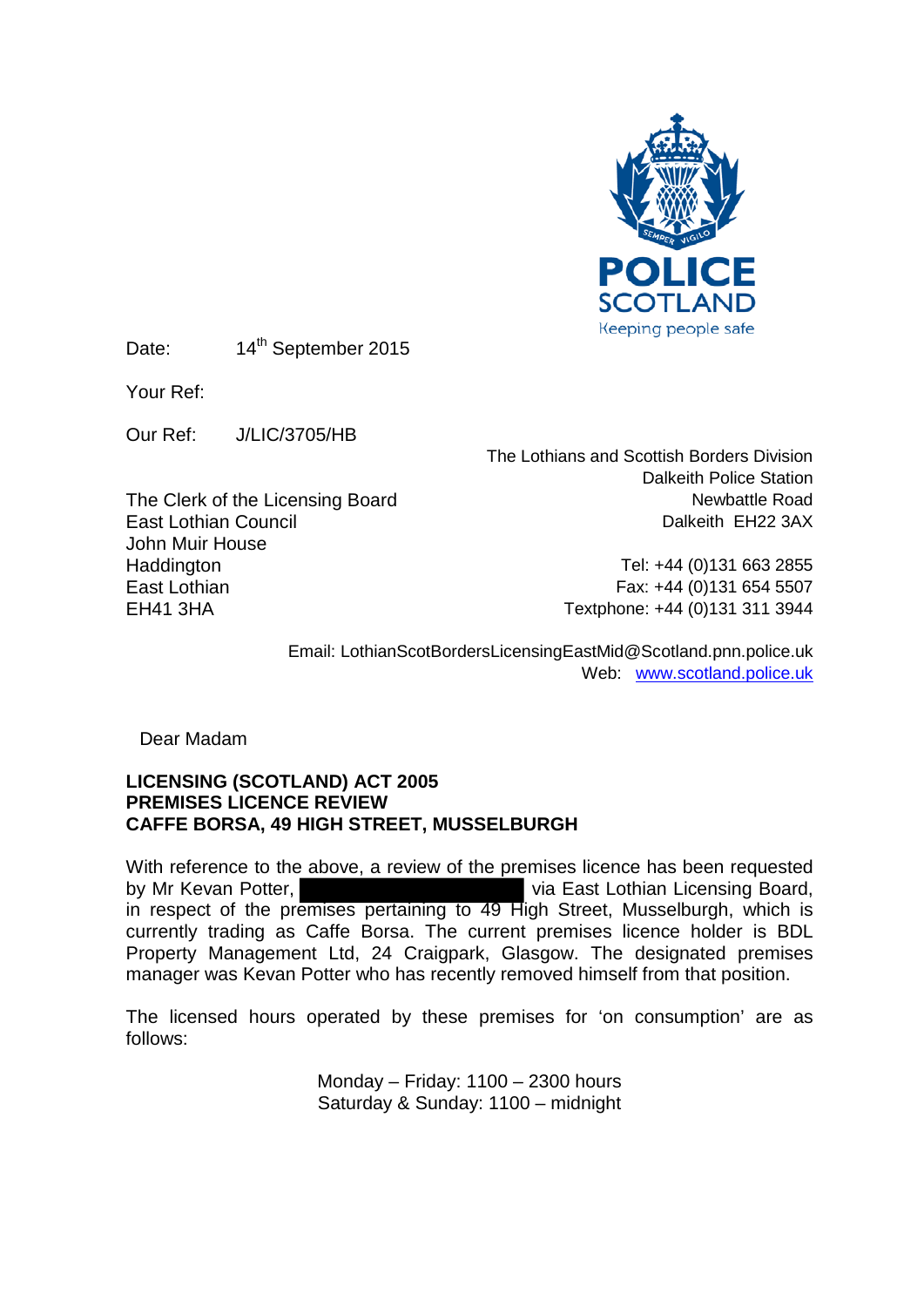Off sales are permitted between the following hours:

## Monday – Sunday: 1000-2200 hours

On 31<sup>st</sup> August 2015, East Lothian Licensing Board forwarded on an email received from Mr Potter informing them that he was no longer the designated premises manager of the above premises with immediate effect. Also within the email, Mr Potter requested a review of the premises licence, stating that "*the owner Gordon Richardson, had been selling alcohol to be consumed outside the premises on tables placed on the street that he did not have permission for."*

In response to this email and a telephone call received by the police licensing officer from Mr Potter, a joint visit to the premises was arranged that day along with the Licensing Standards Officer, Rudi Fruzynski.

Police and LSO attended the premises at approximately 1430 hours on Monday 31<sup>st</sup> August 2015. On arrival it was noted that there were tables and chairs placed directly outside the premises on the pavement and customers from the premises were utilising these.

On entering the premises, Mr Richardson was engaged on the telephone. It was noted that there were another 2 members of staff within the premises. The licensing officer spoke with both females and enquired as to whether they were personal licence holders or had received the appropriate 2 hours licensing training. Both females stated that they had done some form of training but had not completed any training records, they also confirmed that neither were personal licence holders.

Mr Richardson was then spoken to and informed of the reason for the police and the LSO visiting. It was pointed out to him that he required to have a permit for the table and chairs outside the premises. He stated that it had "all been sorted out", that the Transportation Dept of East Lothian Council had visited him that morning and that he had given them a cheque. It was reiterated to Mr Richardson that it was not 'sorted out' until he had received the appropriate permit from the Council and had varied his premises licence to incorporate the outside area. After some discussion Mr Richardson conceded that he would remove the table and chairs from outside until he had applied for and been granted the appropriate permissions if that was what he wanted to do.

Mr Richardson was also asked about the allegation of him allowing alcohol to be served to persons who were then allowed to consumed the alcohol whilst sitting at the tables outside the premises. He flatly denied this allegation stated that it did not happen.

The police licensing officer then requested to see training records for the staff. Mr Richardson said that they were not on the premises and that they were in the 'Glasgow' office. It was explained to him that the training records required to be kept on the premises where the staff were working.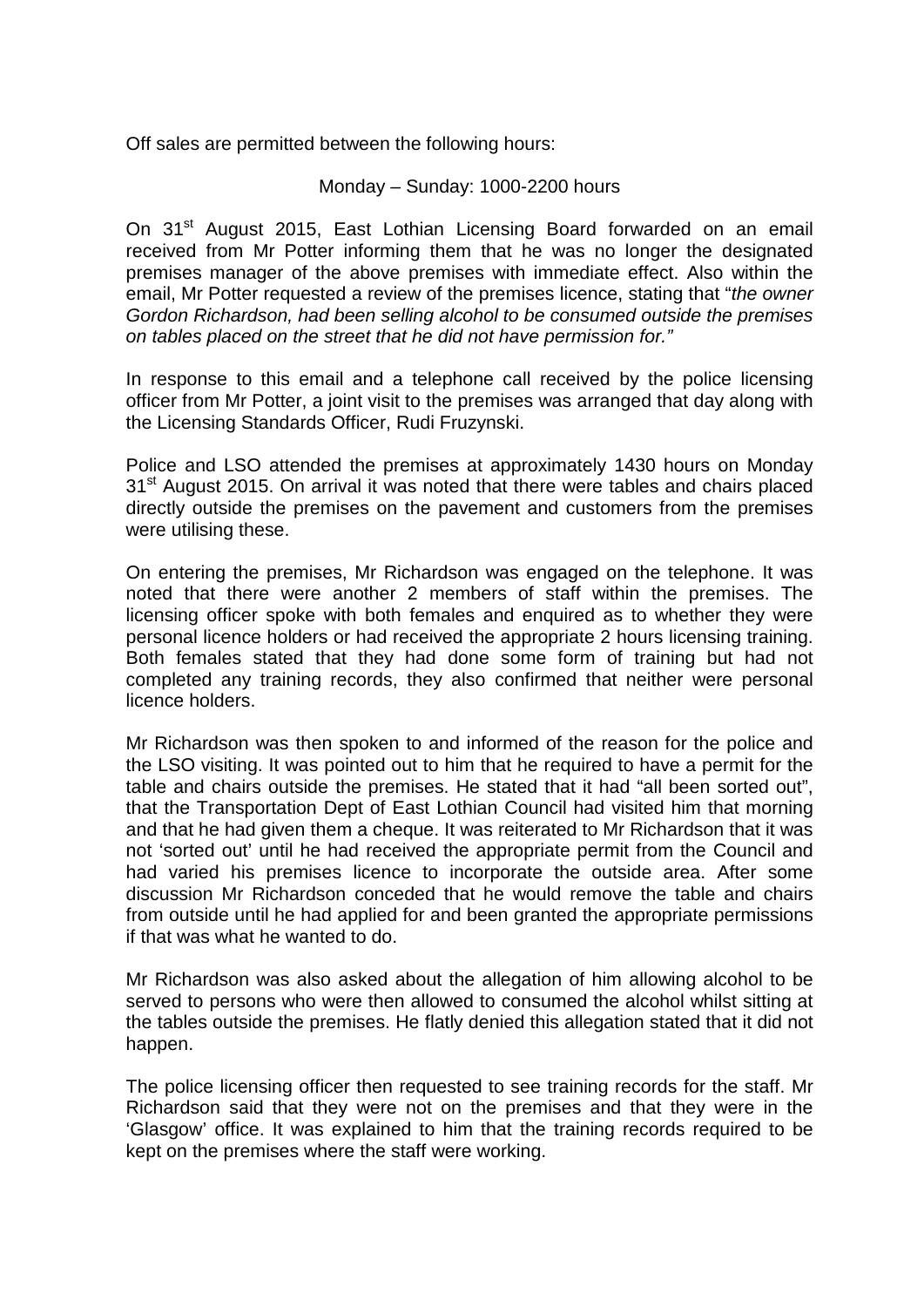Mr Richardson was also asked if there were any personal licence holders working within the premises, he stated that he was a personal licence holder. The police licensing officer was aware that that was not the case and that he had had his licence revoked in February 2015 due to him failing to carry out the refresher training. Mr Richardson then conceded that was the case. When asked if he had a training record he said that he did not. Mr Richardson was informed that the premises could no longer sell alcohol until the appropriate paperwork was on the premises.

On Tuesday 1<sup>st</sup> September, the police licensing officer contacted the premises licence holder BDL Property Management and spoke to a Rajan Pandey one of the Directors. Mr Pandey stated that he owned the building and that he leases the premises to Gordon Richardson. Mr Pandey was informed of the request by Mr Potter to Review the Premises Licence. He stated that he would get his business partner Mr Manish Khanna to call back when he returned from holidays.

Thursday 3<sup>rd</sup> September, Mr Richardson met with the police licensing officer and informed her that the premises opened on the  $1<sup>st</sup>$  August 2015, that there were no sales of alcohol until  $10<sup>th</sup>$  August as there was no alcohol on site until then. He stated that the training of staff should have been carried out by Kevan Potter, as he was the premises manager, and it was his responsibility as the personal licence holder. This had not been done. Mr Richardson agreed that he would get the staff training done and that he would re contact the police licensing officer when it was completed.

Monday 7<sup>th</sup> September, a meeting was arranged to speak with Mr Potter. He stated that he accepted the job of premises manager at Caffe Borsa and had started work on the  $29<sup>th</sup>$  July. Mr Potter confirmed that the premises started trading on the 1<sup>st</sup> August but for the first week there was no alcohol on site. Mr Potter stated that on the Wednesday or Thursday prior to the premises opening he carried out training for all 5 members of staff. He stated that Mr Richardson was dismissive of the need for him to be trained. After about an hour of training Mr Potter alleges that Mr Richardson stopped it and stated that his friend a Mr David Kennedy would finish it off at a later date. This never happened and the staff were never fully trained.

Mr Potter also alleges that Mr Richardson had allowed the sale of alcohol at quarter to 11 on Sunday morning (30<sup>th</sup> August) to two females who had then been allowed by Mr Richardson to consume the wine outside seated at the tables. Mr Potter stated that two members of staff were witness to this and that they had been told by Mr Richardson to "turn a blind eye".

Monday  $7<sup>th</sup>$  September at 1230 hours the police licensing officer re visited the premises at Mr Richardson's request, following the staff training records being completed. Mr Richardson stated that personal licence holder Mr David Kennedy had carried out the training of staff on the Saturday night  $(5<sup>th</sup> September)$ . These records were checked and had been signed off by the respective persons. Mr Richardson was informed that alcohol could now be sold on the premises.